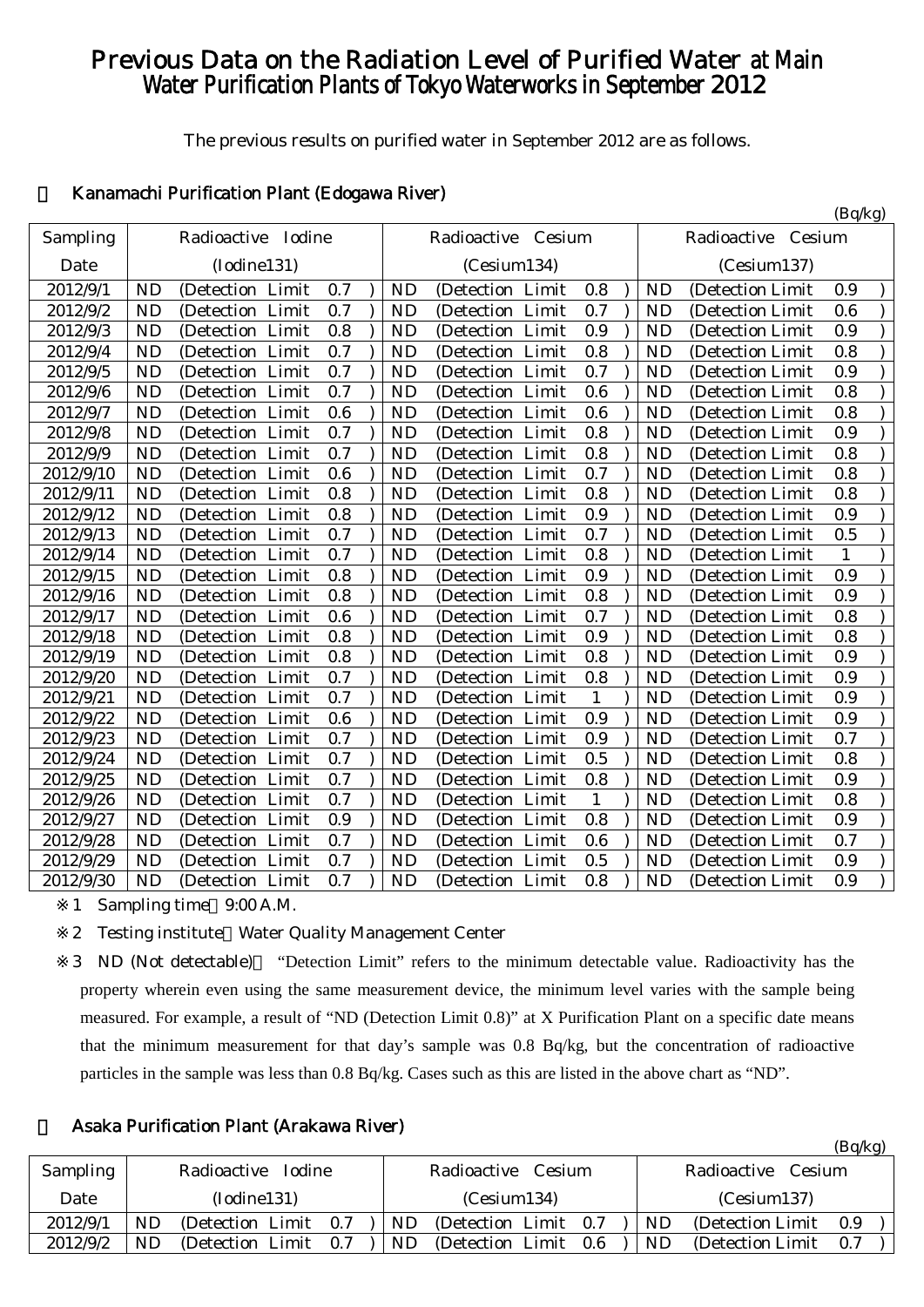| 2012/9/3  | <b>ND</b> | (Detection Limit) | 0.7 | ND        | (Detection Limit)    | 0.8 | ND        | (Detection Limit) | 1   |  |
|-----------|-----------|-------------------|-----|-----------|----------------------|-----|-----------|-------------------|-----|--|
| 2012/9/4  | <b>ND</b> | (Detection Limit) | 0.7 | ND        | (Detection Limit     | 0.8 | ND        | (Detection Limit  | 0.9 |  |
| 2012/9/5  | <b>ND</b> | (Detection Limit  | 0.7 | <b>ND</b> | (Detection Limit     | 0.9 | <b>ND</b> | (Detection Limit) | 0.8 |  |
| 2012/9/6  | <b>ND</b> | (Detection Limit  | 0.8 | ND        | (Detection Limit     | 0.8 | ND        | (Detection Limit  | 0.8 |  |
| 2012/9/7  | <b>ND</b> | (Detection Limit  | 0.7 | ND        | Limit<br>(Detection) | 0.7 | ND        | (Detection Limit  | 0.8 |  |
| 2012/9/8  | <b>ND</b> | (Detection Limit  | 0.8 | ND        | (Detection)<br>Limit | 0.9 | <b>ND</b> | (Detection Limit) | 0.9 |  |
| 2012/9/9  | ND        | (Detection Limit) | 0.7 | ND        | (Detection Limit     | 0.7 | ND        | (Detection Limit) | 0.9 |  |
| 2012/9/10 | <b>ND</b> | (Detection Limit  | 0.7 | ND        | Limit<br>(Detection  | 0.8 | ND        | (Detection Limit) | 0.9 |  |
| 2012/9/11 | ND        | (Detection Limit) | 0.7 | ND        | Limit<br>(Detection) | 0.8 | ND        | (Detection Limit) | 1   |  |
| 2012/9/12 | ND        | (Detection Limit) | 0.5 | ND        | (Detection Limit     | 0.6 | ND        | (Detection Limit) | 0.6 |  |
| 2012/9/13 | <b>ND</b> | (Detection Limit  | 0.6 | <b>ND</b> | (Detection Limit     | 0.7 | <b>ND</b> | (Detection Limit) | 0.6 |  |
| 2012/9/14 | <b>ND</b> | (Detection Limit  | 0.7 | ND        | Limit<br>(Detection  | 0.7 | ND        | (Detection Limit) | 0.8 |  |
| 2012/9/15 | <b>ND</b> | (Detection Limit) | 0.7 | <b>ND</b> | (Detection Limit     | 0.9 | <b>ND</b> | (Detection Limit) | 0.9 |  |
| 2012/9/16 | <b>ND</b> | (Detection Limit  | 0.8 | <b>ND</b> | (Detection Limit     | 0.9 | <b>ND</b> | (Detection Limit) | 0.9 |  |
| 2012/9/17 | ND        | (Detection Limit  | 0.7 | ND        | Limit<br>(Detection) | 0.8 | ND        | (Detection Limit) | 0.8 |  |
| 2012/9/18 | ND        | (Detection Limit  | 0.7 | ND        | Limit<br>(Detection) | 0.9 | <b>ND</b> | (Detection Limit) | 0.9 |  |
| 2012/9/19 | <b>ND</b> | (Detection Limit) | 0.7 | ND        | (Detection)<br>Limit | 0.8 | ND        | (Detection Limit) | 1   |  |
| 2012/9/20 | ND        | (Detection Limit  | 0.7 | ND        | Limit<br>(Detection  | 0.6 | ND        | (Detection Limit) | 0.8 |  |
| 2012/9/21 | <b>ND</b> | (Detection Limit) | 0.7 | <b>ND</b> | Limit<br>(Detection) | 0.8 | <b>ND</b> | (Detection Limit) | 0.9 |  |
| 2012/9/22 | ND        | (Detection Limit  | 0.7 | ND        | Limit<br>(Detection) | 0.9 | ND        | (Detection Limit) | 0.9 |  |
| 2012/9/23 | ND        | (Detection Limit) | 0.8 | ND        | (Detection)<br>Limit | 0.8 | ND        | (Detection Limit) | 0.9 |  |
| 2012/9/24 | ND        | (Detection Limit  | 0.6 | ND        | (Detection Limit     | 0.5 | ND        | (Detection Limit) | 0.8 |  |
| 2012/9/25 | <b>ND</b> | (Detection Limit  | 0.7 | ND        | Limit<br>(Detection) | 0.9 | <b>ND</b> | (Detection Limit) | 0.9 |  |
| 2012/9/26 | <b>ND</b> | (Detection Limit  | 0.7 | ND        | Limit<br>(Detection) | 0.9 | <b>ND</b> | (Detection Limit  | 0.8 |  |
| 2012/9/27 | <b>ND</b> | (Detection Limit) | 0.8 | <b>ND</b> | (Detection Limit)    | 0.8 | <b>ND</b> | (Detection Limit) | 0.9 |  |
| 2012/9/28 | <b>ND</b> | (Detection Limit  | 0.7 | ND        | (Detection Limit     | 0.6 | <b>ND</b> | (Detection Limit) | 0.8 |  |
| 2012/9/29 | <b>ND</b> | (Detection Limit  | 0.8 | <b>ND</b> | (Detection Limit     | 0.8 | <b>ND</b> | (Detection Limit) | 0.9 |  |
| 2012/9/30 | <b>ND</b> | (Detection Limit  | 0.7 | <b>ND</b> | (Detection Limit     | 0.8 | <b>ND</b> | (Detection Limit) | 1   |  |

1 Sampling time 9:00 A.M.

2 Testing institute Water Quality Management Center

3 ND (Not detectable) "Detection Limit" refers to the minimum detectable value. Radioactivity has the property wherein even using the same measurement device, the minimum level varies with the sample being measured. For example, a result of "ND (Detection Limit 0.8)" at X Purification Plant on a specific date means that the minimum measurement for that day's sample was 0.8 Bq/kg, but the concentration of radioactive particles in the sample was less than 0.8 Bq/kg. Cases such as this are listed in the above chart as "ND".

#### 3 Ozaku Purification Plant (Tamagawa River)

|           |           |                    |         |           |                    |     |                    |                   | (Bq/kg) |  |
|-----------|-----------|--------------------|---------|-----------|--------------------|-----|--------------------|-------------------|---------|--|
| Sampling  |           | Radioactive Iodine |         |           | Radioactive Cesium |     | Radioactive Cesium |                   |         |  |
| Date      |           | (Iodine131)        |         |           | (Cesium134)        |     |                    | (Cesium137)       |         |  |
| 2012/9/1  | <b>ND</b> | (Detection Limit   | 0.7     | <b>ND</b> | (Detection Limit)  | 0.7 | <b>ND</b>          | (Detection Limit  | 0.9     |  |
| 2012/9/2  | <b>ND</b> | (Detection Limit)  | $0.6\,$ | <b>ND</b> | (Detection Limit)  | 0.7 | <b>ND</b>          | (Detection Limit  | 0.6     |  |
| 2012/9/3  | <b>ND</b> | (Detection Limit   | 0.8     | <b>ND</b> | (Detection Limit)  | 0.9 | <b>ND</b>          | (Detection Limit) | 1       |  |
| 2012/9/4  | <b>ND</b> | (Detection Limit)  | 0.8     | <b>ND</b> | (Detection Limit)  | 0.8 | ND                 | (Detection Limit) | 1       |  |
| 2012/9/5  | <b>ND</b> | (Detection Limit)  | 0.7     | <b>ND</b> | (Detection Limit)  | 0.7 | ND                 | (Detection Limit) | 0.6     |  |
| 2012/9/6  | <b>ND</b> | (Detection Limit)  | 0.7     | <b>ND</b> | (Detection Limit)  | 0.7 | ND                 | (Detection Limit) | 0.7     |  |
| 2012/9/7  | <b>ND</b> | (Detection Limit)  | 0.7     | <b>ND</b> | (Detection Limit)  | 0.8 | ND                 | (Detection Limit) | 0.8     |  |
| 2012/9/8  | <b>ND</b> | (Detection Limit)  | 0.7     | ND        | (Detection Limit)  | 0.8 | ND                 | (Detection Limit) | 0.9     |  |
| 2012/9/9  | <b>ND</b> | (Detection Limit)  | 0.7     | ND        | (Detection Limit)  | 0.9 | ND                 | (Detection Limit) | 0.9     |  |
| 2012/9/10 | <b>ND</b> | (Detection Limit)  | 0.7     | ND        | (Detection Limit)  | 0.9 | ND                 | (Detection Limit) | 0.8     |  |
| 2012/9/11 | <b>ND</b> | (Detection Limit)  | 0.6     | ND        | (Detection Limit)  | 0.7 | ND                 | (Detection Limit) | 0.7     |  |
| 2012/9/12 | <b>ND</b> | (Detection Limit)  | $0.6\,$ | ND        | (Detection Limit)  | 0.6 | ND                 | (Detection Limit) | 0.8     |  |
| 2012/9/13 | <b>ND</b> | (Detection Limit)  | 0.7     | ND        | (Detection Limit)  | 0.7 | ND                 | (Detection Limit) | 0.8     |  |
| 2012/9/14 | <b>ND</b> | (Detection Limit)  | 0.7     | ND        | (Detection Limit)  | 0.6 | <b>ND</b>          | (Detection Limit) | 0.6     |  |
| 2012/9/15 | ND        | (Detection Limit)  | 0.7     | ND        | (Detection Limit)  | 0.8 | ND                 | (Detection Limit) | 0.9     |  |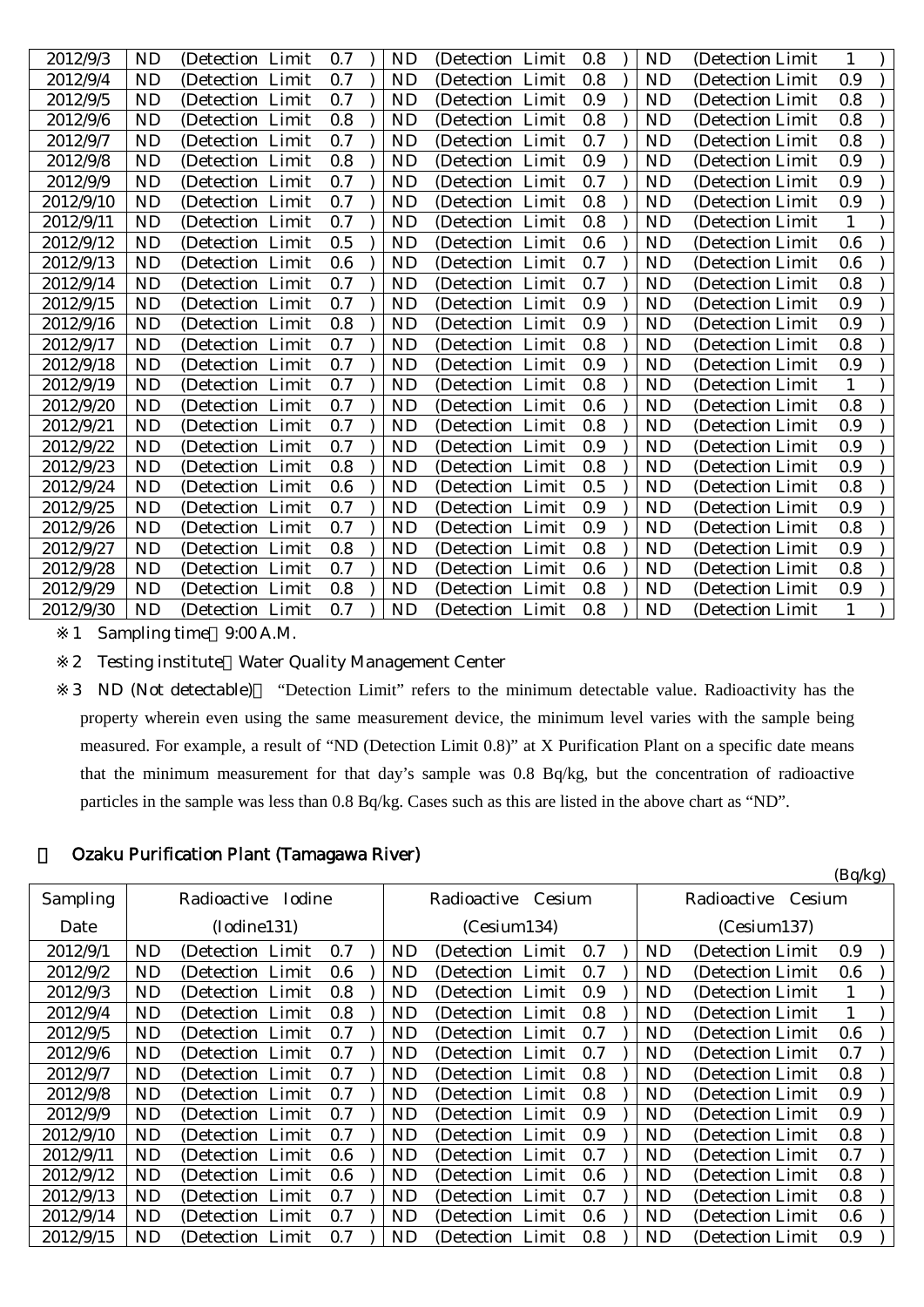| 2012/9/16 | ND        | (Detection Limit) | 0.9 | ND | (Detection Limit)      | 0.8 | ND        | (Detection Limit) |         |  |
|-----------|-----------|-------------------|-----|----|------------------------|-----|-----------|-------------------|---------|--|
| 2012/9/17 | ND        | (Detection Limit) | 0.8 | ND | (Detection Limit)      | 0.9 | ND        | (Detection Limit) | 0.9     |  |
| 2012/9/18 | ND        | (Detection Limit) | 0.8 | ND | (Detection Limit)      | 0.8 | <b>ND</b> | (Detection Limit) | 0.9     |  |
| 2012/9/19 | ND        | (Detection Limit) | 0.7 | ND | (Detection Limit)      | 0.9 | <b>ND</b> | (Detection Limit) |         |  |
| 2012/9/20 | <b>ND</b> | (Detection Limit) | 0.8 | ND | (Detection Limit)      | 0.9 | <b>ND</b> | (Detection Limit) | 0.9     |  |
| 2012/9/21 | <b>ND</b> | (Detection Limit) | 0.8 | ND | (Detection Limit)      | 0.9 | <b>ND</b> | (Detection Limit) |         |  |
| 2012/9/22 | <b>ND</b> | (Detection Limit) | 0.8 | ND | (Detection Limit)      | 0.8 | <b>ND</b> | (Detection Limit) | 0.9     |  |
| 2012/9/23 | <b>ND</b> | (Detection Limit) | 0.8 | ND | (Detection Limit)      | 0.8 | <b>ND</b> | (Detection Limit) | 0.9     |  |
| 2012/9/24 | <b>ND</b> | (Detection Limit) | 0.8 | ND | (Detection Limit)      | 0.8 | <b>ND</b> | (Detection Limit) | 0.9     |  |
| 2012/9/25 | ND        | (Detection Limit) | 0.7 | ND | (Detection Limit)      | 0.5 | <b>ND</b> | (Detection Limit) | 0.6     |  |
| 2012/9/26 | ND        | (Detection Limit) | 0.8 | ND | (Detection Limit)      | 0.8 | <b>ND</b> | (Detection Limit) | 0.9     |  |
| 2012/9/27 | ND        | (Detection Limit) | 0.6 | ND | (Detection Limit)      | 0.5 | <b>ND</b> | (Detection Limit) | 0.8     |  |
| 2012/9/28 | <b>ND</b> | (Detection Limit) | 0.7 | ND | (Detection Limit)      | 0.7 | <b>ND</b> | (Detection Limit) | $0.6\,$ |  |
| 2012/9/29 | ND        | (Detection Limit) | 0.8 | ND | (Detection Limit)      | 0.8 | <b>ND</b> | (Detection Limit  | 0.8     |  |
| 2012/9/30 | ND        | (Detection Limit) | 0.8 | ND | - Limit<br>(Detection) | 0.8 | <b>ND</b> | (Detection Limit  | 0.9     |  |

1 Sampling time 9:00 A.M.

2 Testing institute Water Quality Management Center

3 ND (Not detectable) "Detection Limit" refers to the minimum detectable value. Radioactivity has the property wherein even using the same measurement device, the minimum level varies with the sample being measured. For example, a result of "ND (Detection Limit 0.8)" at X Purification Plant on a specific date means that the minimum measurement for that day's sample was 0.8 Bq/kg, but the concentration of radioactive particles in the sample was less than 0.8 Bq/kg. Cases such as this are listed in the above chart as "ND".

# 4 Higashi-murayama Purification Plant (Tamagawa River, Arakawa River)

|           |           |                      |     |           |                      |     |           |                    | (Bq/kg) |
|-----------|-----------|----------------------|-----|-----------|----------------------|-----|-----------|--------------------|---------|
| Sampling  |           | Radioactive Iodine   |     |           | Radioactive Cesium   |     |           | Radioactive Cesium |         |
| Date      |           | (Iodine131)          |     |           | (Cesium134)          |     |           | (Cesium137)        |         |
| 2012/9/1  | <b>ND</b> | (Detection Limit     | 0.7 | <b>ND</b> | (Detection Limit     | 0.7 | <b>ND</b> | (Detection Limit   | 0.8     |
| 2012/9/2  | <b>ND</b> | Limit<br>(Detection  | 0.8 | <b>ND</b> | Limit<br>(Detection  | 0.6 | <b>ND</b> | (Detection Limit   | 0.8     |
| 2012/9/3  | <b>ND</b> | Limit<br>(Detection  | 0.7 | <b>ND</b> | Limit<br>(Detection  | 0.8 | <b>ND</b> | (Detection Limit   | 1       |
| 2012/9/4  | <b>ND</b> | Limit<br>(Detection) | 0.7 | <b>ND</b> | Limit<br>(Detection  | 0.8 | <b>ND</b> | (Detection Limit   | 0.6     |
| 2012/9/5  | <b>ND</b> | (Detection Limit     | 0.8 | <b>ND</b> | (Detection Limit     | 0.9 | <b>ND</b> | (Detection Limit   | 1       |
| 2012/9/6  | <b>ND</b> | Limit<br>(Detection  | 0.7 | <b>ND</b> | Limit<br>(Detection) | 0.7 | <b>ND</b> | (Detection Limit   | 0.9     |
| 2012/9/7  | <b>ND</b> | (Detection Limit     | 0.6 | <b>ND</b> | Limit<br>(Detection  | 0.6 | <b>ND</b> | (Detection Limit   | 0.7     |
| 2012/9/8  | <b>ND</b> | (Detection Limit     | 0.8 | <b>ND</b> | Limit<br>(Detection  | 0.8 | <b>ND</b> | (Detection Limit   | 0.9     |
| 2012/9/9  | <b>ND</b> | Limit<br>(Detection  | 0.8 | <b>ND</b> | (Detection<br>Limit  | 0.8 | <b>ND</b> | (Detection Limit   | 0.9     |
| 2012/9/10 | <b>ND</b> | (Detection Limit     | 0.6 | <b>ND</b> | Limit<br>(Detection  | 0.6 | <b>ND</b> | (Detection Limit   | 0.5     |
| 2012/9/11 | <b>ND</b> | (Detection Limit     | 0.7 | <b>ND</b> | (Detection<br>Limit  | 0.7 | <b>ND</b> | (Detection Limit   | 0.8     |
| 2012/9/12 | <b>ND</b> | Limit<br>(Detection) | 0.7 | <b>ND</b> | Limit<br>(Detection  | 0.8 | <b>ND</b> | (Detection Limit   | 0.9     |
| 2012/9/13 | <b>ND</b> | Limit<br>(Detection  | 0.7 | <b>ND</b> | Limit<br>(Detection  | 0.9 | <b>ND</b> | (Detection Limit)  | 0.9     |
| 2012/9/14 | <b>ND</b> | Limit<br>(Detection  | 0.8 | <b>ND</b> | Limit<br>(Detection  | 0.9 | <b>ND</b> | (Detection Limit   | 0.8     |
| 2012/9/15 | <b>ND</b> | (Detection Limit     | 0.7 | <b>ND</b> | (Detection Limit     | 0.7 | <b>ND</b> | (Detection Limit   | 0.9     |
| 2012/9/16 | <b>ND</b> | (Detection Limit     | 0.8 | <b>ND</b> | Limit<br>(Detection) | 0.9 | <b>ND</b> | (Detection Limit   | 0.9     |
| 2012/9/17 | <b>ND</b> | (Detection)<br>Limit | 0.6 | <b>ND</b> | Limit<br>(Detection) | 0.8 | <b>ND</b> | (Detection Limit   | 0.7     |
| 2012/9/18 | <b>ND</b> | Limit<br>(Detection) | 0.7 | <b>ND</b> | Limit<br>(Detection  | 0.6 | <b>ND</b> | (Detection Limit)  | 0.8     |
| 2012/9/19 | <b>ND</b> | (Detection Limit     | 0.7 | <b>ND</b> | Limit<br>(Detection  | 0.8 | <b>ND</b> | (Detection Limit   | 0.9     |
| 2012/9/20 | <b>ND</b> | (Detection Limit     | 0.7 | <b>ND</b> | (Detection<br>Limit  | 0.9 | <b>ND</b> | (Detection Limit   | 0.9     |
| 2012/9/21 | <b>ND</b> | (Detection Limit     | 0.8 | <b>ND</b> | Limit<br>(Detection  | 0.8 | <b>ND</b> | (Detection Limit   | 0.9     |
| 2012/9/22 | <b>ND</b> | Limit<br>(Detection) | 0.7 | <b>ND</b> | Limit<br>(Detection  | 0.8 | <b>ND</b> | (Detection Limit   | 0.8     |
| 2012/9/23 | <b>ND</b> | Limit<br>(Detection  | 0.7 | <b>ND</b> | Limit<br>(Detection  | 0.8 | <b>ND</b> | (Detection Limit   | 0.8     |
| 2012/9/24 | <b>ND</b> | Limit<br>(Detection) | 0.8 | <b>ND</b> | Limit<br>(Detection  | 0.9 | <b>ND</b> | (Detection Limit   | 0.9     |
| 2012/9/25 | <b>ND</b> | Limit<br>(Detection  | 0.8 | <b>ND</b> | (Detection<br>Limit  | 0.8 | <b>ND</b> | (Detection Limit   | 0.9     |
| 2012/9/26 | <b>ND</b> | Limit<br>(Detection) | 0.7 | <b>ND</b> | Limit<br>(Detection  | 0.7 | <b>ND</b> | (Detection Limit   | 0.8     |
| 2012/9/27 | <b>ND</b> | (Detection Limit     | 0.7 | <b>ND</b> | Limit<br>(Detection  | 0.6 | <b>ND</b> | (Detection Limit   | 0.8     |
| 2012/9/28 | <b>ND</b> | (Detection Limit     | 0.7 | <b>ND</b> | (Detection Limit     | 0.8 | <b>ND</b> | (Detection Limit)  | 0.9     |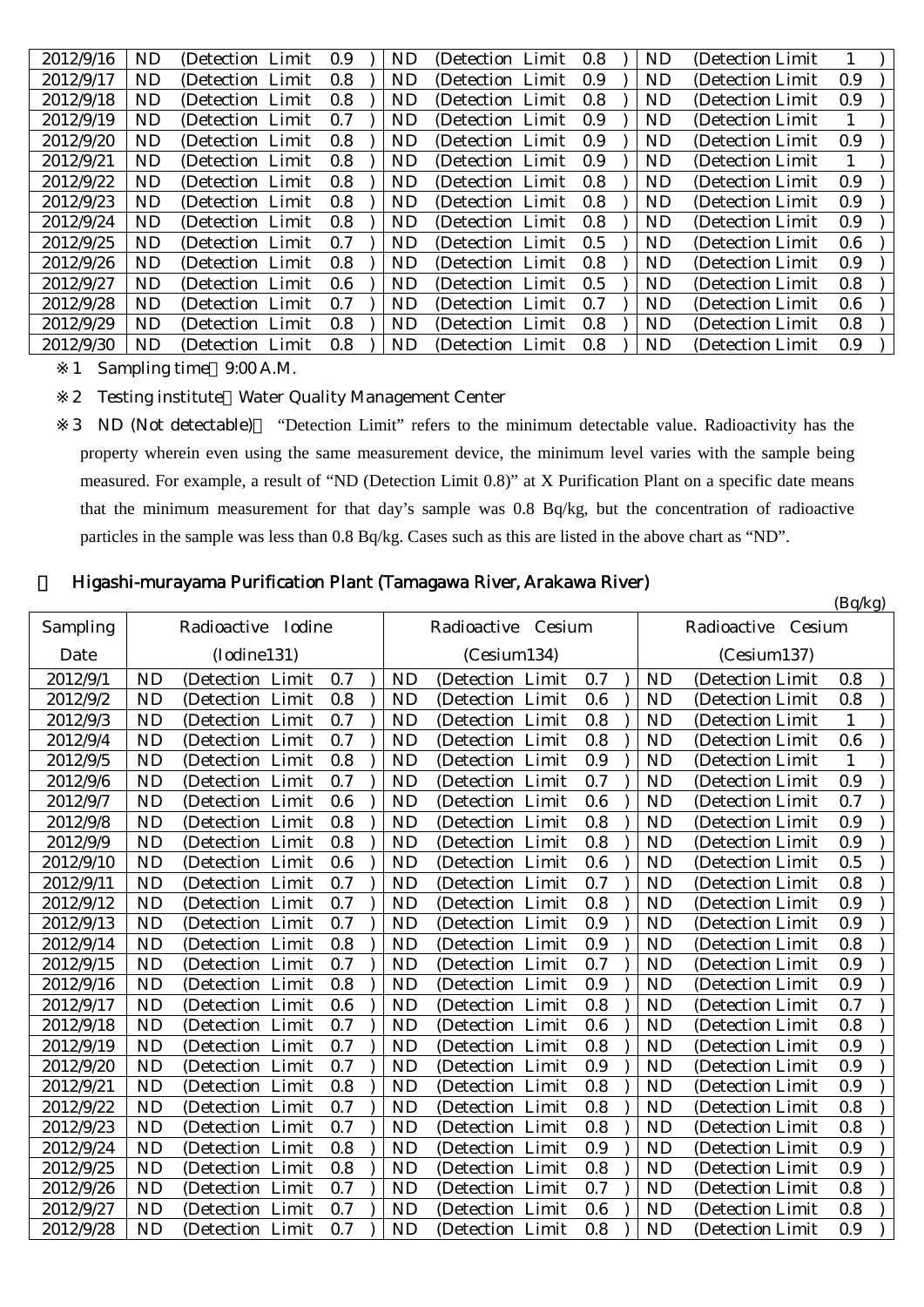|  |  |  | $2012/9/29$ ND (Detection Limit 0.7 ) ND (Detection Limit 0.8 ) ND (Detection Limit 0.9 ) |  |  |
|--|--|--|-------------------------------------------------------------------------------------------|--|--|
|  |  |  | $2012/9/30$ ND (Detection Limit 0.7 ) ND (Detection Limit 0.8 ) ND (Detection Limit 0.9 ) |  |  |

- 1 Sampling time 9:00 A.M.
- 2 Testing institute Water Quality Management Center

3 ND (Not detectable) "Detection Limit" refers to the minimum detectable value. Radioactivity has the property wherein even using the same measurement device, the minimum level varies with the sample being measured. For example, a result of "ND (Detection Limit 0.8)" at X Purification Plant on a specific date means that the minimum measurement for that day's sample was 0.8 Bq/kg, but the concentration of radioactive particles in the sample was less than 0.8 Bq/kg. Cases such as this are listed in the above chart as "ND".

#### 5 Nagasawa Purification Plant (Sagamigawa River)

(Bq/kg) Sampling Date Radioactive Iodine (Iodine131) Radioactive Cesium (Cesium134) Radioactive Cesium (Cesium137)  $2012/9/1$  ND (Detection Limit 0.8 ) ND (Detection Limit 0.9 ) ND (Detection Limit 0.9 )  $2012/9/2$  ND (Detection Limit 0.6 ) ND (Detection Limit 0.5 ) ND (Detection Limit 0.6 )  $2012/9/3$  ND (Detection Limit 0.8 ) ND (Detection Limit 0.8 ) ND (Detection Limit 0.8 )  $2012/9/4$  ND (Detection Limit 0.8 ) ND (Detection Limit 0.8 ) ND (Detection Limit 0.8 )  $2012/9/5$  ND (Detection Limit 0.8 ) ND (Detection Limit 0.9 ) ND (Detection Limit 0.9  $2012/9/6$  ND (Detection Limit 0.7 ) ND (Detection Limit 0.8 ) ND (Detection Limit 0.9 )  $2012/9/7$  ND (Detection Limit 0.7 ) ND (Detection Limit 0.4 ) ND (Detection Limit 0.7 )  $2012/9/8$  ND (Detection Limit 0.6 ) ND (Detection Limit 0.8 ) ND (Detection Limit 0.9 )  $2012/9/9$  ND (Detection Limit 0.7 ) ND (Detection Limit 0.8 ) ND (Detection Limit 0.9 )  $2012/9/10$  ND (Detection Limit 0.8 ) ND (Detection Limit 0.8 ) ND (Detection Limit 0.9 ) 2012/9/11 | ND (Detection Limit 0.8 ) | ND (Detection Limit 0.6 ) | ND (Detection Limit 0.5 )  $2012/9/12$  ND (Detection Limit 0.6 ) ND (Detection Limit 0.7 ) ND (Detection Limit 0.6 )  $2012/9/13$  ND (Detection Limit 0.8 ) ND (Detection Limit 0.8 ) ND (Detection Limit 0.9 )  $2012/9/14$  ND (Detection Limit 0.6 ) ND (Detection Limit 0.6 ) ND (Detection Limit 0.7 )  $2012/9/15$  ND (Detection Limit 0.8 ) ND (Detection Limit 0.8 ) ND (Detection Limit 0.9 ) 2012/9/16 ND (Detection Limit 0.7 ) ND (Detection Limit 0.8 ) ND (Detection Limit 0.9 )  $2012/9/17$  ND (Detection Limit 0.8 ) ND (Detection Limit 0.7 ) ND (Detection Limit 0.9 )  $2012/9/18$  ND (Detection Limit 0.7 ) ND (Detection Limit 1 ) ND (Detection Limit 0.9 )  $2012/9/19$  ND (Detection Limit 0.7 ) ND (Detection Limit 0.8 ) ND (Detection Limit 0.9 )  $2012/9/20$  ND (Detection Limit 0.8 ) ND (Detection Limit 0.8 ) ND (Detection Limit 0.8 ) 2012/9/21 | ND (Detection Limit 0.8 ) | ND (Detection Limit 0.7 ) | ND (Detection Limit 0.9  $2012/9/22$  ND (Detection Limit 0.7 ) ND (Detection Limit 0.9 ) ND (Detection Limit 0.9 )  $2012/9/23$  ND (Detection Limit 0.8 ) ND (Detection Limit 0.9 ) ND (Detection Limit 0.9 ) 2012/9/24 | ND (Detection Limit 0.8 ) | ND (Detection Limit 0.9 ) | ND (Detection Limit 1 )  $2012/9/25$  ND (Detection Limit 0.7 ) ND (Detection Limit 0.7 ) ND (Detection Limit 0.6 ) 2012/9/26 | ND (Detection Limit 0.6 ) | ND (Detection Limit 0.6 ) | ND (Detection Limit 0.8 )  $2012/9/27$  ND (Detection Limit 0.6 ) ND (Detection Limit 0.7 ) ND (Detection Limit 0.8 ) 2012/9/28 ND (Detection Limit 0.7 ) ND (Detection Limit 0.7 ) ND (Detection Limit 0.7 )  $2012/9/29$  ND (Detection Limit 0.8 ) ND (Detection Limit 0.8 ) ND (Detection Limit 0.9 )  $2012/9/30$  ND (Detection Limit 0.8 ) ND (Detection Limit 0.8 ) ND (Detection Limit 0.9 )

1 Sampling time 9:00 A.M.

2 Testing institute Water Quality Management Center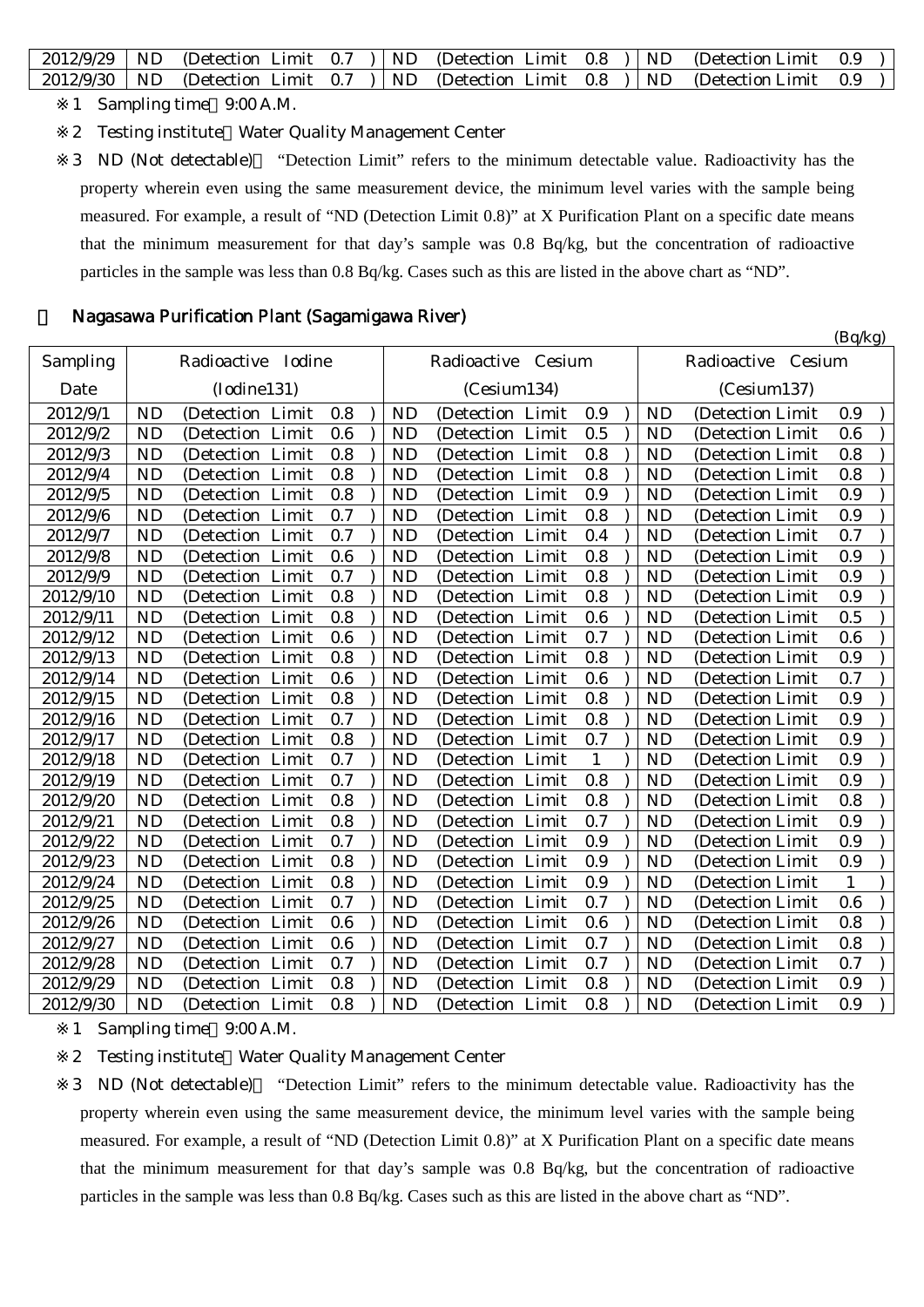#### 6 Misato Purification Plant (Edogawa River)

| Radioactive Cesium<br>Radioactive Iodine<br><b>Sampling</b><br>Radioactive Cesium                        |     |
|----------------------------------------------------------------------------------------------------------|-----|
| Date<br>Iodine 131<br>Cesium 134<br>Cesium 137                                                           |     |
| 2012/9/3<br>ND<br>(Detection Limit 0.9)<br>ND<br>(Detection Limit)<br>(Detection Limit)<br>ND<br>0.7     | 0.8 |
| 2012/9/10<br>(Detection Limit)<br>ND<br>(Detection Limit)<br>(Detection Limit)<br>ND<br>ND<br>0.7<br>0.6 | 0.6 |
| 2012/9/17<br>(Detection Limit)<br>(Detection Limit)<br>(Detection Limit)<br>ND<br>ND<br>0.8<br>NΕ<br>0.8 | 0.9 |
| 2012/9/24<br>(Detection Limit)<br>(Detection Limit)<br>ND<br>(Detection Limit)<br>NΕ<br>ND<br>0.7<br>0.5 | 0.8 |

1 Sampling time 9:00 A.M.

2 Testing institute Water Quality Management Center

3 ND (Not detectable) "Detection Limit" refers to the minimum detectable value. Radioactivity has the property wherein even using the same measurement device, the minimum level varies with the sample being measured. For example, a result of "ND (Detection Limit 0.8)" at X Purification Plant on a specific date means that the minimum measurement for that day's sample was 0.8 Bq/kg, but the concentration of radioactive particles in the sample was less than 0.8 Bq/kg. Cases such as this are listed in the above chart as "ND".

#### 7 Misono Purification Plant (Arakawa River)

|    |                   |     |                                                                                               |    |                   |     |                    |    | (Bq/kg)    |     |                                                                                                                           |
|----|-------------------|-----|-----------------------------------------------------------------------------------------------|----|-------------------|-----|--------------------|----|------------|-----|---------------------------------------------------------------------------------------------------------------------------|
|    |                   |     |                                                                                               |    |                   |     |                    |    |            |     |                                                                                                                           |
|    | Iodine 131        |     |                                                                                               |    | Cesium 134        |     |                    |    | Cesium 137 |     |                                                                                                                           |
| ND |                   |     |                                                                                               | ND | (Detection Limit) | 0.8 |                    | ND |            |     |                                                                                                                           |
| ND |                   |     |                                                                                               | ND | (Detection Limit) | 0.9 |                    | ND |            |     |                                                                                                                           |
| ND |                   |     |                                                                                               | ND | (Detection Limit) | 0.6 |                    | ND |            |     |                                                                                                                           |
| ND | (Detection Limit) | 0.6 |                                                                                               | ND | (Detection Limit) | 0.4 |                    | ND |            | 0.7 |                                                                                                                           |
|    |                   |     | Radioactive Iodine<br>(Detection Limit 0.8)<br>(Detection Limit 0.7)<br>(Detection Limit 0.5) |    |                   |     | Radioactive Cesium |    |            |     | <b>Radioactive Cesium</b><br>(Detection Limit 0.9)<br>(Detection Limit 0.9)<br>(Detection Limit 0.7)<br>(Detection Limit) |

1 Sampling time 9:00 A.M.

2 Testing institute Water Quality Management Center

3 ND (Not detectable) "Detection Limit" refers to the minimum detectable value. Radioactivity has the property wherein even using the same measurement device, the minimum level varies with the sample being measured. For example, a result of "ND (Detection Limit 0.8)" at X Purification Plant on a specific date means that the minimum measurement for that day's sample was 0.8 Bq/kg, but the concentration of radioactive particles in the sample was less than 0.8 Bq/kg. Cases such as this are listed in the above chart as "ND".

#### 8 Kinuta Purification Plant (Tamagawa River)

|                 |    |                       |     |     |                    |     |                    | (Bq/kg)           |     |  |
|-----------------|----|-----------------------|-----|-----|--------------------|-----|--------------------|-------------------|-----|--|
| <b>Sampling</b> |    | Radioactive Iodine    |     |     | Radioactive Cesium |     | Radioactive Cesium |                   |     |  |
| Date            |    | Iodine 131            |     |     | Cesium 134         |     |                    | Cesium 137        |     |  |
| 2012/9/5        | ND | (Detection Limit 0.8) |     | ND  | (Detection Limit)  | 0.7 | ND                 | (Detection Limit) | 0.9 |  |
| 2012/9/12       | ND | (Detection Limit 0.7) |     | ND. | (Detection Limit)  | 0.8 | ND                 | (Detection Limit) | 0.9 |  |
| 2012/9/19       | ND | (Detection Limit)     | 0.7 | ND  | (Detection Limit)  | 0.6 | ND                 | (Detection Limit) | 0.7 |  |
| 2012/9/26       | ND | (Detection Limit)     | 0.7 | ND  | (Detection Limit)  | 0.6 | ND                 | (Detection Limit) | 0.9 |  |

1 Sampling time 9:00 A.M.

2 Testing institute Water Quality Management Center